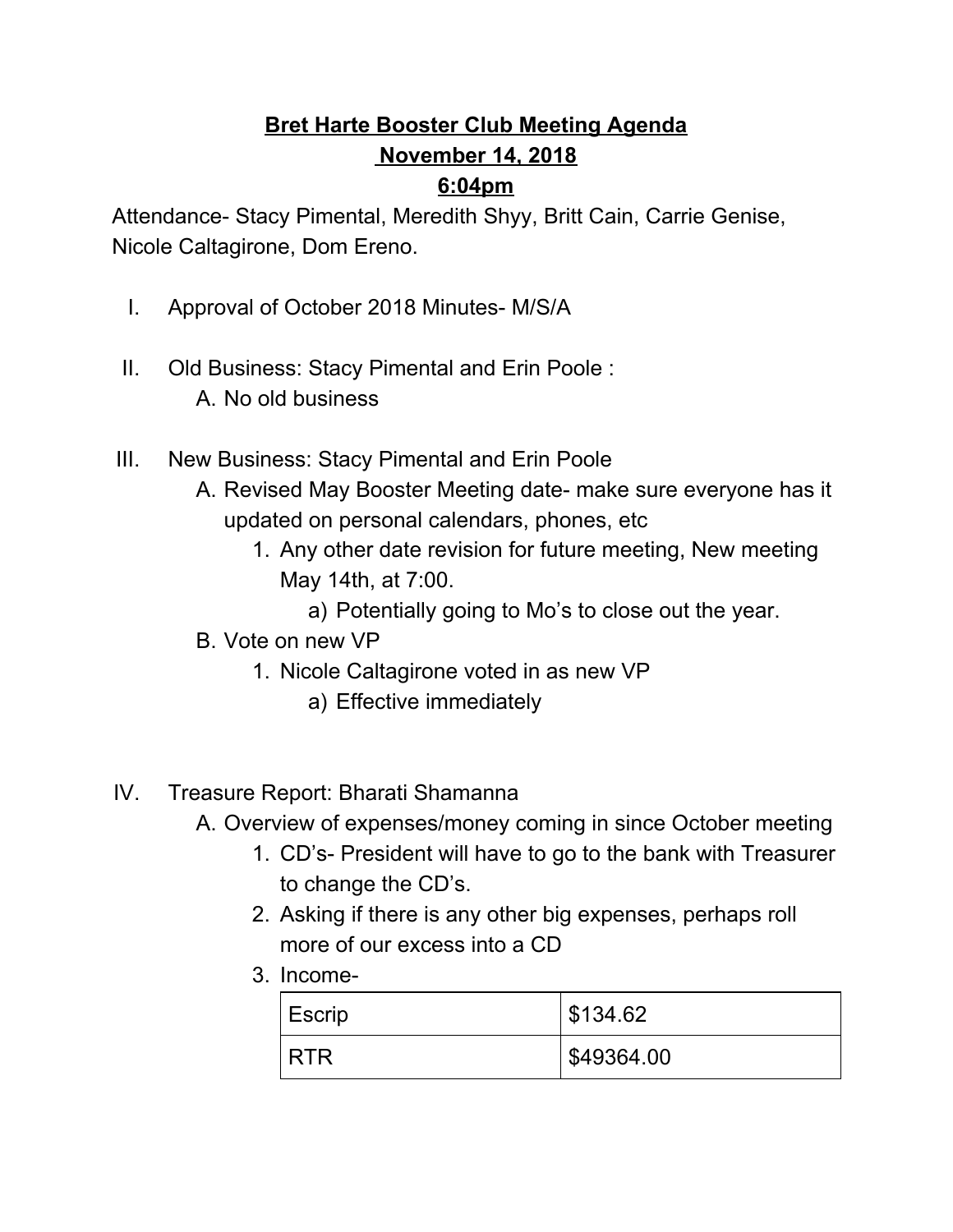| <b>Boys Soccer</b>       | \$1790.00  |
|--------------------------|------------|
| 8th gr. Girls Basketball | \$920.00   |
| Wrestling                | \$1195.00  |
| 6/7 Girls Basketball     | \$1000.00  |
| Total                    | \$54403.62 |

## 4. Expenses-

| <b>Britt Cain</b>     | Duffle Bags                                  | \$94.35    |
|-----------------------|----------------------------------------------|------------|
| <b>Roland Genise</b>  | <b>PE Equipment</b>                          | \$2820.11  |
| <b>Carrie Genise</b>  | Apple TV                                     | \$1,598.05 |
| City of SJ            | <b>RTR Application</b>                       | \$40.00    |
| <b>SF/Cal Heat</b>    | <b>Ref Expense</b><br>(Handball)             | \$50.00    |
| <b>Union MS</b>       | 1st timers<br>Competition                    | \$185.00   |
| <b>Union MS</b>       | Wrestling<br>Competition                     | \$175.00   |
| <b>Stacy Pimental</b> | <b>Booster</b><br><b>Expenses</b>            | \$170.84   |
| Cal Sports<br>Design  | <b>Girls Basketball</b><br>Uniforms          | \$1,775.31 |
| <b>Miller MS</b>      | Wrestling<br>Tourney                         | \$200.00   |
| <b>SJUSD</b>          | Sylvia (Aug)/<br><b>Payroll Sept</b><br>2018 | \$2,781.60 |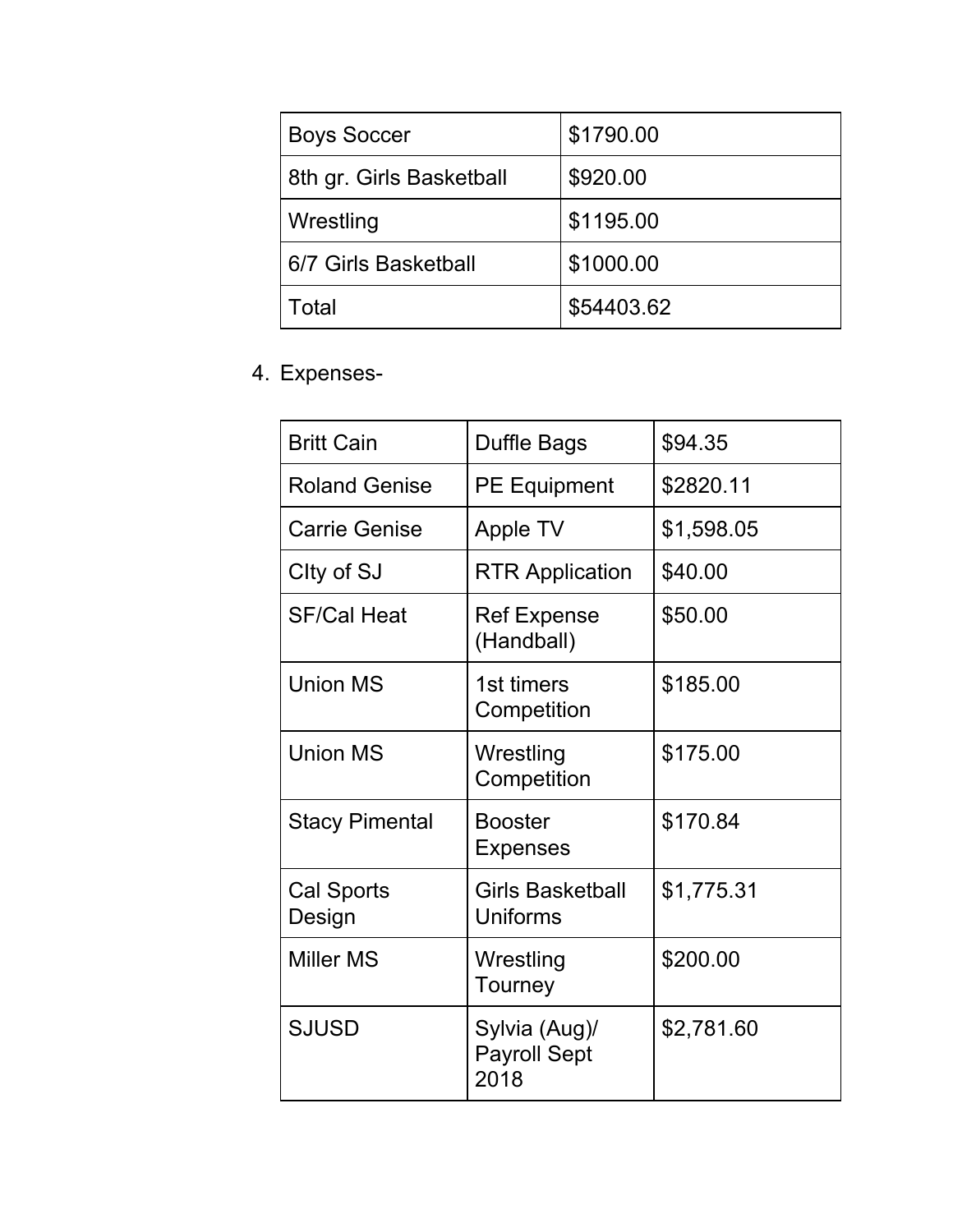| City of SJ  | Parking/Cleaning<br>/Permit Fee | \$1,080.00 |
|-------------|---------------------------------|------------|
| <b>BHCC</b> | Liability<br>Insurance          | \$852      |
|             | Total                           | 11822.26   |

Available balance as of today : \$71539.94 Savings: 1641.81 12 month CD : maturity:6/22/2019 current balance: \$38307.49 9 month CD : maturity:12/21/2018 current balance: \$47484.83 Total money as of now: 1,58,974.07

- 5. Questions regarding the donation tabs on the Race website.
- 6. Reimbursements- Cross Country (\$300), Softball (\$77.02), Girls Basketball (\$100, 6th grade hoodies, \$110 8th grade Jackets.
- 7. \$700 in donations from local businesses

## V. Athletic Director Report: Carrie Genise

- A. Reimbursement for Cheer Coaches hotel expenses
	- 1. Number of reimbursements
	- 2. Cheer coach requested to have hotel in Anaheim paid for by school. Carrie wanted to ask if we can also comp the coaches airfare.
		- a) The board approved hotel and requested the coach submit projections for these trips ahead of the school budget.
- B. Intramural Flag Football